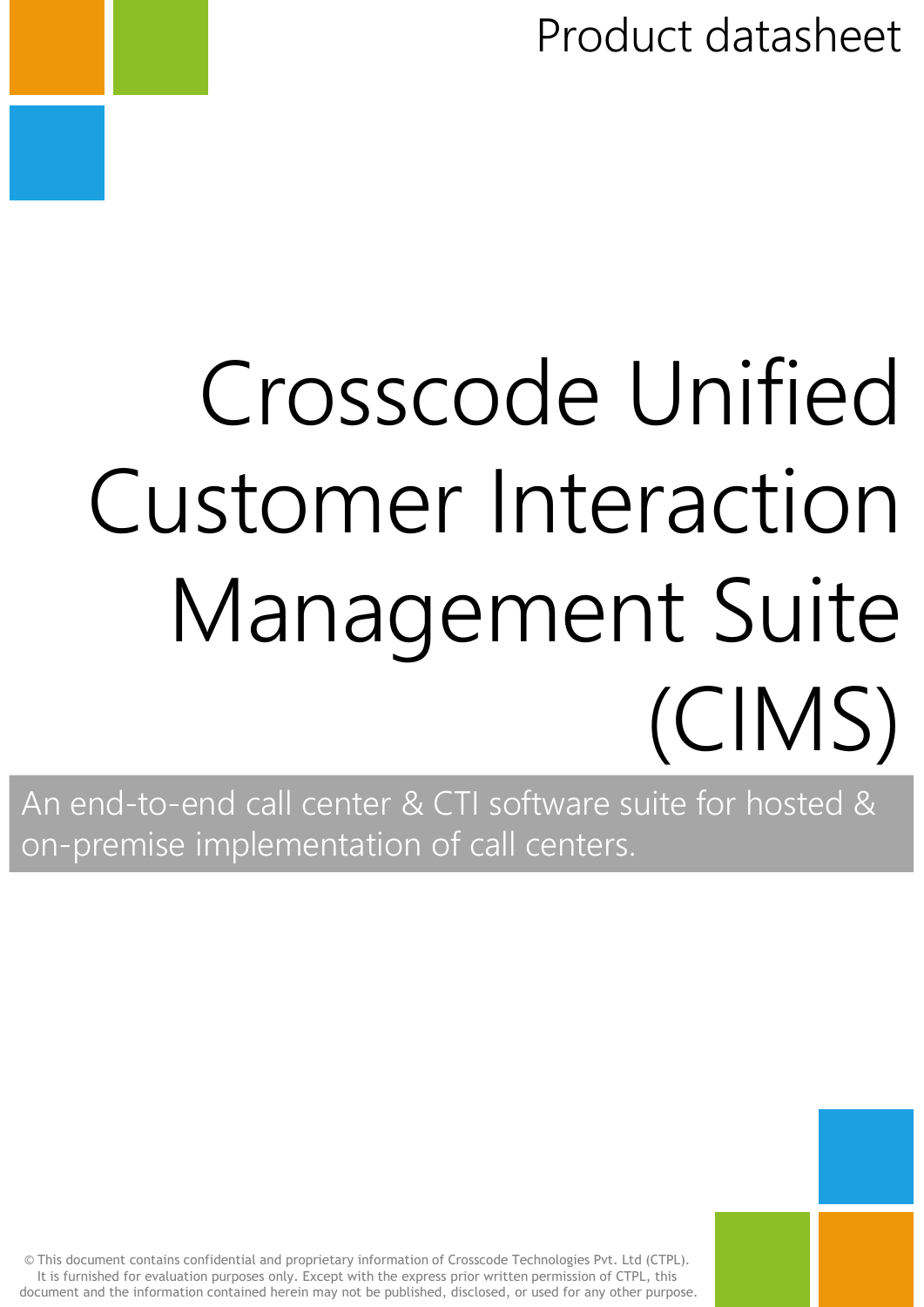

#### Been there, done that

- Distributed agents with centralized CTI & integration with Siebel for world's leading luxury car OEM. Spanning 45+ dealers; 200+ users; pan-India; on a single communication platform.
- Unique SS7 to E1 smart gateway software platform implemented with a leading telco for one of the top 3 private banks in India.
- ISO 8353 compliant phone banking IVR platform developed & provided for a leading PSU bank in India.
- Govt. of India supported veterinary helpline catering to 4000 hospitals & 3.8 mil cattle rearing households.
- 70,000 + calls clocked in predictive dialing; proprietary AMD algorithm; FTC compliant.

Crosscode UCIMS is an end-to-end contact centre suite for setups working with inbound or outbound calling processes. As a design objective it has been built as a lean & resource efficient platform, hence it provides features that are necessary & functionalities that are easy to use.

It has a modular architecture and hence components that need to be implemented can be enabled or disabled based on business requirements.

It is ideal for hosted as well as on-premise implementations and in combination with the agent desktop system it forms a unique solution which is high on operational efficiency, ease of use & maintenance, thereby delivering higher call handling quality and agent performances.

The platform is a proven business enabler.



## Domains catered to using Crosscode's CIMS…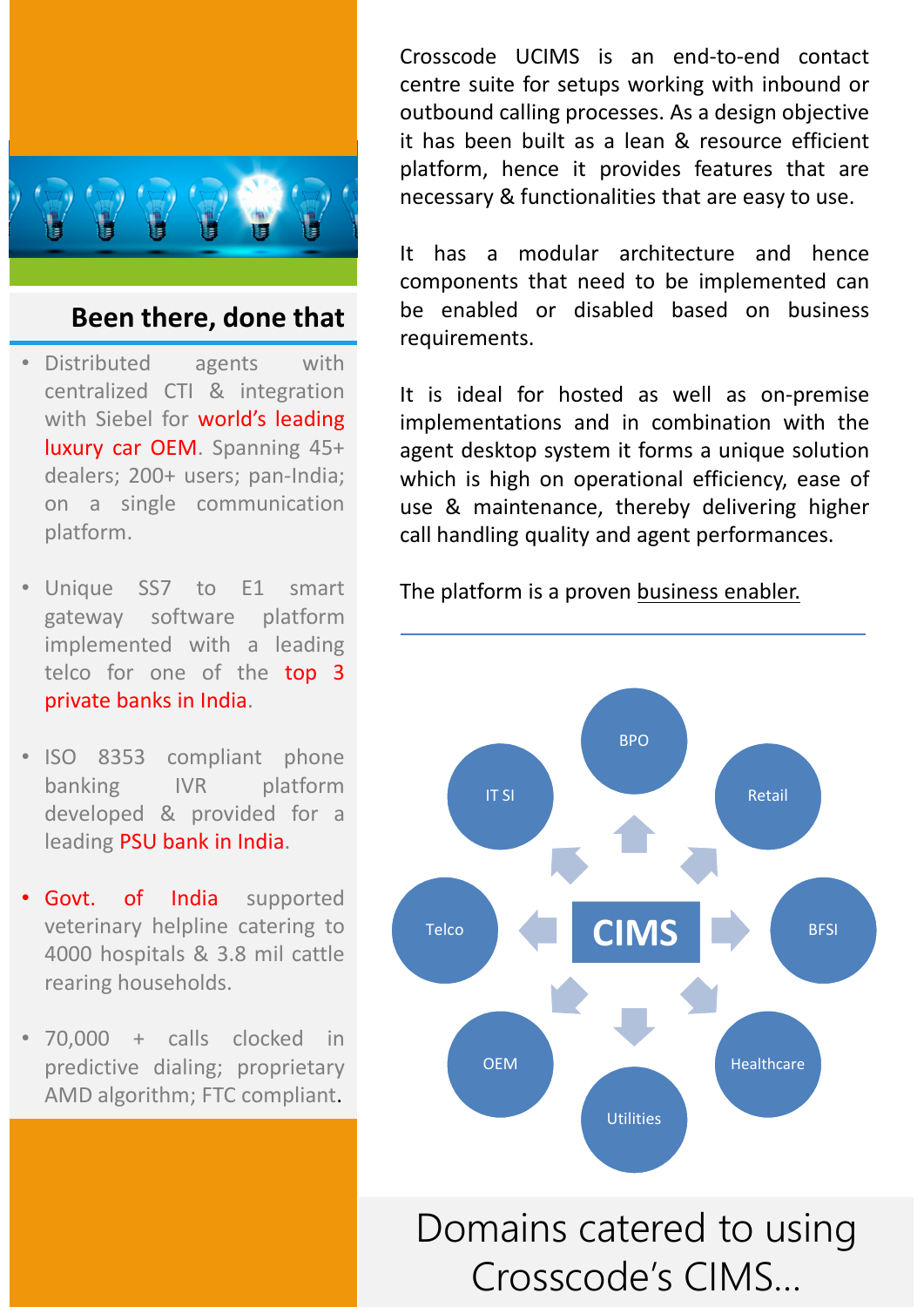## Feature list

#### Operational modes

In-bound, outbound & blended operation modes.

#### Dialing modes

Predictive, preview, blaster & manual dialing. Auto or ondemand preview dialing. Proprietary AMD algorithm.

#### Campaign management

Easy & quick campaign control – create, stop, start, load. No programming; No DB query; No SQL.

#### User management

User creation, access control, privileges. Skill grading for users. User grouping.

#### Dynamic CRM

Instant campaign wise CRM; No coding; No scripting.

#### IVRS

ACD, Queue management, Callback management. Integrate with DB/ERP/CBS, speech engines.

#### **Dashboards**

Real time dashboards for agents, channel, queue, campaign, dialer statuses.

#### Voice logger 100% or on-demand voice logging.

### QC Tool

QC tool to search & playback logs Search on dispositions, campaigns, agent ids, date-time or caller ids.

#### Remote agent

Thin-client browser based access for remote agents with call handling using hard phones or SIP phones.

#### Integrations

ERPs, CRMs, enterprise PBXes, CTI layers, hard phones. Trunks – PRI, GSM, SS7, POTS.



#### Multi application areas

- End-to-end call center this is the default implementation of CIMS for enterprises, BPOs, helpdesks, etc.
- ECRS emergency comm. & response system with concurrent dialer, emergency console, color codes mapped buildings & emergencies.
- Phone-banking IVR capable of integrating with core banking systems using ISO compliant modules.
- Call-back manager instant allocation & call back for missed or abandoned calls. Comes with data popup.
- Service call router autorouting of calls based on CLI to pre-mapped service centers.
- IVRS CSAT, speech enabled, self-service, survey, payments.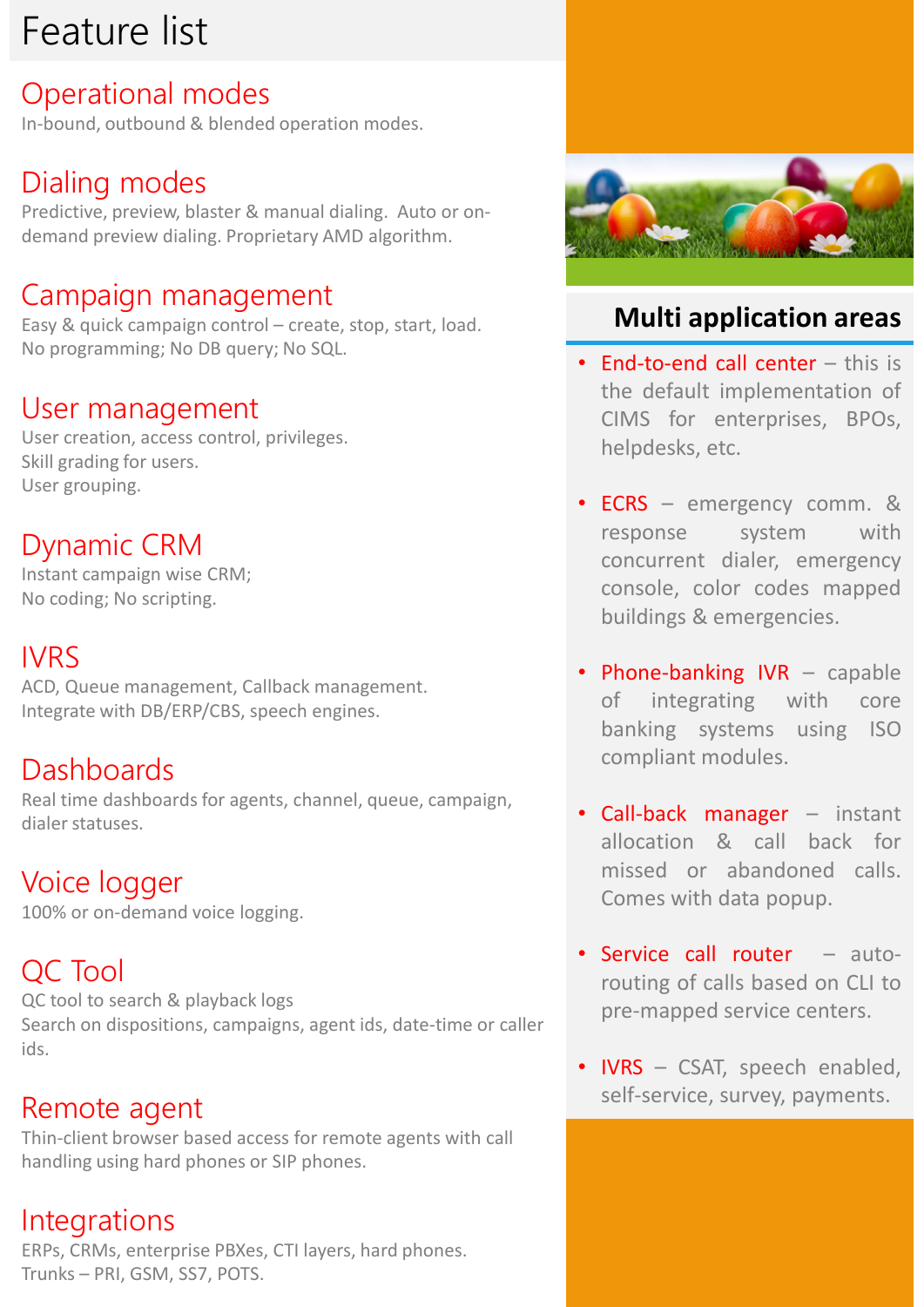### Some screen shots

| $\tilde{\bullet}$<br>CommTEL | CommTEL / CallDesk 2.0 |                 |           |
|------------------------------|------------------------|-----------------|-----------|
| ۰<br>agent1                  | 0.0000                 | 9916965415<br>胆 | Let me in |
|                              |                        |                 |           |

## Remote login

| Campaign:<br>suman1<br>Agents :<br>From                                                                    | Player<br>$\checkmark$<br>v                                   | $\checkmark$<br>Disposition : Answer                                | File Name              |                 |                    |              |
|------------------------------------------------------------------------------------------------------------|---------------------------------------------------------------|---------------------------------------------------------------------|------------------------|-----------------|--------------------|--------------|
| PhoneNO, 2101                                                                                              | $\overline{\phantom{a}}$<br>1/1/2011 14:01:46<br>$\checkmark$ | 25/1/2011 14:01:51<br>To:<br>$\overline{c}$<br>Submit &<br>Search Q | 00:00 / 00:00<br>0%    | 00/00           |                    |              |
|                                                                                                            |                                                               | Search Q                                                            | File                   |                 |                    |              |
| CallTime                                                                                                   | PhoneNo                                                       |                                                                     |                        | <b>Duration</b> | <b>Disposition</b> | Select       |
|                                                                                                            | 2101                                                          | suman1                                                              | 2101_1_20110111112940  | null            | Answer             | $\checkmark$ |
|                                                                                                            | 2101                                                          | suman1                                                              | 2101_3_20110114140151  | null            | Answer             | $\Box$       |
|                                                                                                            | 2101                                                          | suman1_                                                             | 2101_4_20110114140436  | null            | Answer             | □            |
|                                                                                                            | 2101                                                          | suman1_                                                             | 2101_73_20110118110903 | null            | Answer             | $\Box$       |
| 2011-1-11 11:29:40<br>2011-1-14 14:01:50<br>2011-1-14 14:04:36<br>2011-1-18 11:09:03<br>2011-1-18 11:11:08 | 2101                                                          | suman1                                                              | 2101_74_20110118111108 | null            | Answer             | Π            |

## QC tool Media player

| <b>Agent Stat</b><br><b>Stat</b> |      | <b>Dialer Stat</b>         | <b>Agent Groups</b> |        | <b>Dispositions</b> | <b>Calling List</b> | <b>DNC</b>      | <b>Schedule</b>   |          | <b>Dial Rules</b> |       |                           |
|----------------------------------|------|----------------------------|---------------------|--------|---------------------|---------------------|-----------------|-------------------|----------|-------------------|-------|---------------------------|
| Agent                            |      | ExtnsNo ExtnsState PhoneNo |                     | OnTime | <b>Active</b>       | <b>ACW</b>          | <b>NotReady</b> | <b>Preview</b>    | Ready    | Calls             |       | <b>CallTime CallBacks</b> |
| KAI PANA                         | 2103 | NotInUse                   |                     | 18:21  |                     | 02:07:19 00:09:22   | 00:38:54        | 00:00:00          | 02:37:53 | 132               | 00:57 | $\circ$                   |
| <b>MAHATAB</b>                   | 2135 | NotInUse                   |                     | 18:01  |                     | 00:46:33 00:53:46   | 00:27:36        | 00:00:00 01:12:01 |          | 59                | 00:47 | $\circ$                   |
| <b>PAVITHRAR</b>                 | 2105 | NotInUse                   |                     | 47:08  |                     | 00:27:20 00:13:16   | 00:39:24        | 00:00:00          | 03:58:30 | 53                | 00:30 | $\circ$                   |
| PRASANNAKUMAR                    | 2110 | NotInUse                   |                     | 17:26  |                     | 00:02:28 00:00:34   | 00:00:00        | 00:00:00          | 00:06:14 | $\overline{4}$    | 00:37 | $\mathbf{0}$              |
| PRECILLAR                        | 2114 | NotInUse                   |                     | 17:04  |                     | 00:20:43 00:12:34   | 00:05:50        | 00:00:00 00:40:33 |          | 55                | 00:22 | $\circ$                   |
| nandini                          | 2120 | NotInUse                   |                     | 51:48  |                     | 00:12:06 00:01:19   | 00:00:00        | 00:00:00 00:38:08 |          | 15                | 00:48 | $\circ$                   |
| shalini                          | 2106 | NotInUse                   |                     | 19:11  |                     | 02:01:48 00:37:52   | 00:29:51        | 00:00:00 02:31:39 |          | 152               | 00:48 | $\circ$                   |
| veena                            | 2104 | InUse                      |                     | 17:18  |                     | 00:20:18 00:12:18   | 00:00:00        | 00:00:00          | 00:08:49 | 19                | 01:04 | 0                         |

## Real time monitoring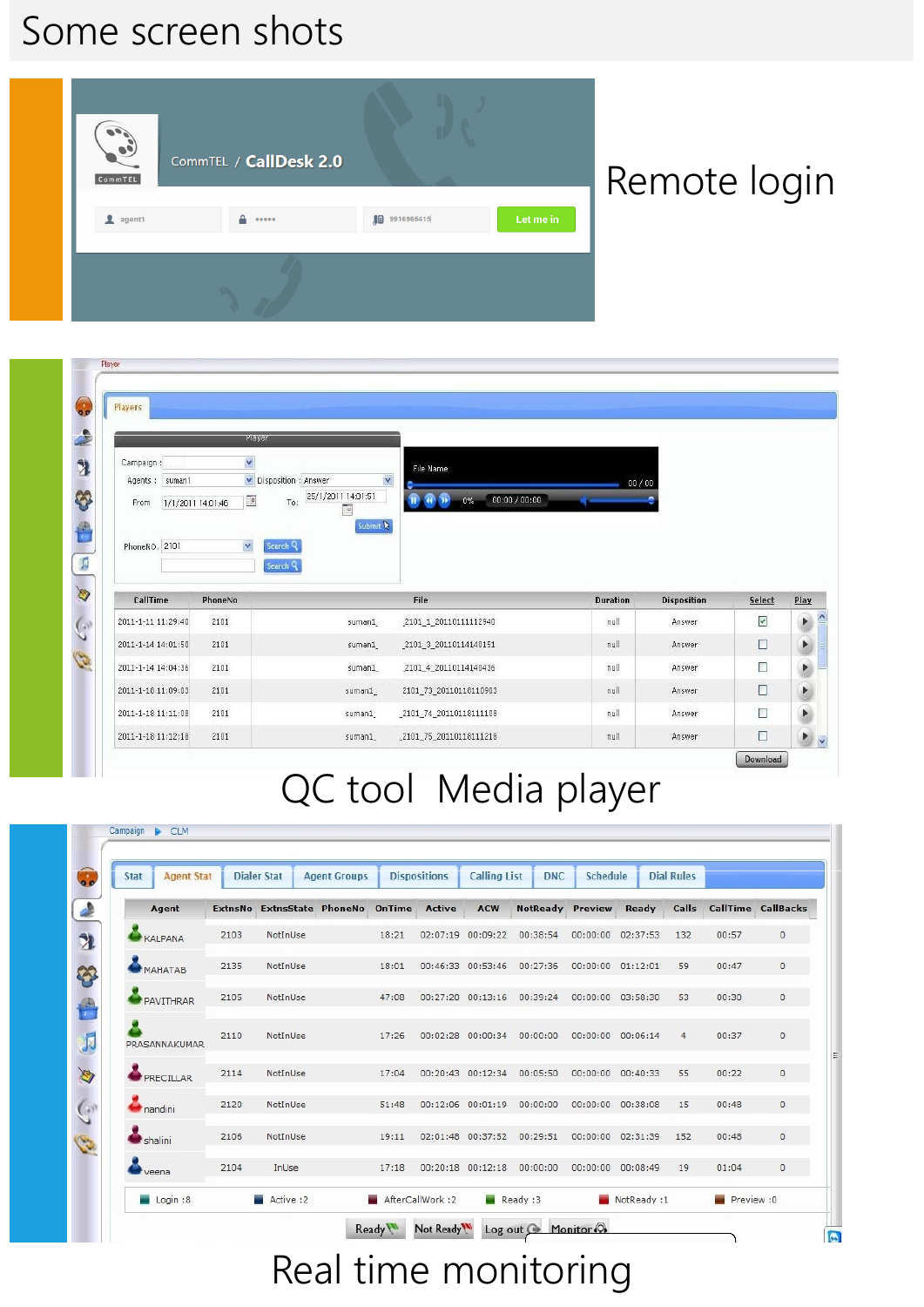## CORE – makes monitoring possible from anywhere



## CORE for Mobility with Monitoring



Crosscode Common Reporting Engine (CORE) is a truly unified reporting engine that can talk to diverse existing platforms, extract data and provide a uniform and intuitive reporting interface to the management.

- CORE works on your existing databases or applications.
- CORE does not need any data upload, migration, etc.
- Charts & report templates can be customised as per business or reporting needs.
- It has a responsive interface and can be used across PCs, laptops, tabs, smart phones.



#### Data display in HTML, when needed export to XLS or PDF

#### INSReconcilationReport

| <b>SI</b><br>No. | <b>Policy No</b>                              | <b>Policy</b><br><b>Issue</b><br><b>Date</b> | Auto<br><b>Debit</b><br><b>Status</b> | Vehicle<br><b>RegnNo</b> | <b>Cheque</b><br><b>No</b> | <b>Reconciliation</b><br><b>Instrument</b><br>Drawn On | <b>Reconciliation</b><br>Instrument<br><b>Date</b> | <b>MUL</b><br><b>Deposit</b><br><b>No</b> | <b>Reconciliation</b><br><b>Date</b> | Gross<br><b>Total</b><br>Premiun |  |  |  |
|------------------|-----------------------------------------------|----------------------------------------------|---------------------------------------|--------------------------|----------------------------|--------------------------------------------------------|----------------------------------------------------|-------------------------------------------|--------------------------------------|----------------------------------|--|--|--|
| 1.               | MOP1747743                                    | $1 - 03 - 13$                                | Normal                                | $\sim$                   | 483027                     | <b>VIJAYA BANK</b>                                     | $1 - 03 - 13$                                      | $\sim$                                    |                                      | 12651                            |  |  |  |
| $\overline{2}$   | MOP1747744                                    | $1 - 03 - 13$                                | Normal                                | $\sim$                   | 433020                     | VEIAYA, BANK                                           | $1 - C3 - 13$                                      | $\sim$                                    |                                      | 12790                            |  |  |  |
| 3                | MOP1747746                                    | $1 - 03 - 13$                                | Normal                                | $\sim$                   | 483030                     | <b>VIJAYA BANK</b>                                     | $7 - 03 - 13$                                      | $\sim$                                    |                                      | 12651                            |  |  |  |
| 4                | MOP1747750                                    | $1 - 03 - 13$                                | Normal                                | $\sim$                   | 483029                     | <b>VIJAYA BANK</b>                                     | $1 - 03 - 13$                                      | $\overline{\phantom{a}}$                  |                                      | 12651                            |  |  |  |
| 5                | MOP1747748                                    | $1 - 03 - 13$                                | Normal                                | $\sim$                   | 483032                     | <b>VIIAYA BANK</b>                                     | $1 - 03 - 13$                                      | $\sim$                                    |                                      | 12790                            |  |  |  |
| 6                | MOP1747747                                    | $1 - 03 - 13$                                | Normal                                | $\sim$                   | 483031                     | <b>VIIAYA BANK</b>                                     | $1 - 03 - 13$                                      | $\sim$                                    |                                      | 13388                            |  |  |  |
| $\overline{7}$   | MOP1747749                                    | $1 - 03 - 13$                                | Normal                                | $\sim$                   | 483033                     | <b>VIJAYA BANK</b>                                     | $1 - 03 - 13$                                      | $\sim$                                    |                                      | 12790                            |  |  |  |
| 8                | 35101031126132716220                          | $1 - 03 - 13$                                | Normal                                | $\sim$                   | 483035                     | <b>VIJAYA BANK</b>                                     | $1 - 03 - 13$                                      | $\sim$                                    |                                      | 22552                            |  |  |  |
| 9                | MOP1748037                                    | $1 - 03 - 13$                                | Normal                                | $\sim$                   | 483038                     | <b>VIJAYA BANK</b>                                     | $1 - 03 - 13$                                      | $\sim$                                    |                                      | 14117                            |  |  |  |
| 10               | MOP1748052                                    | $1 - 03 - 13$                                | Normal                                | $\sim$                   | 483039                     | <b>VIJAYA BANK</b>                                     | $1 - 03 - 13$                                      | $\sim$                                    |                                      | 23088                            |  |  |  |
|                  | 1 - 10 of 17613<br>Prev<br>First<br>Next Last |                                              |                                       |                          |                            |                                                        |                                                    |                                           |                                      |                                  |  |  |  |